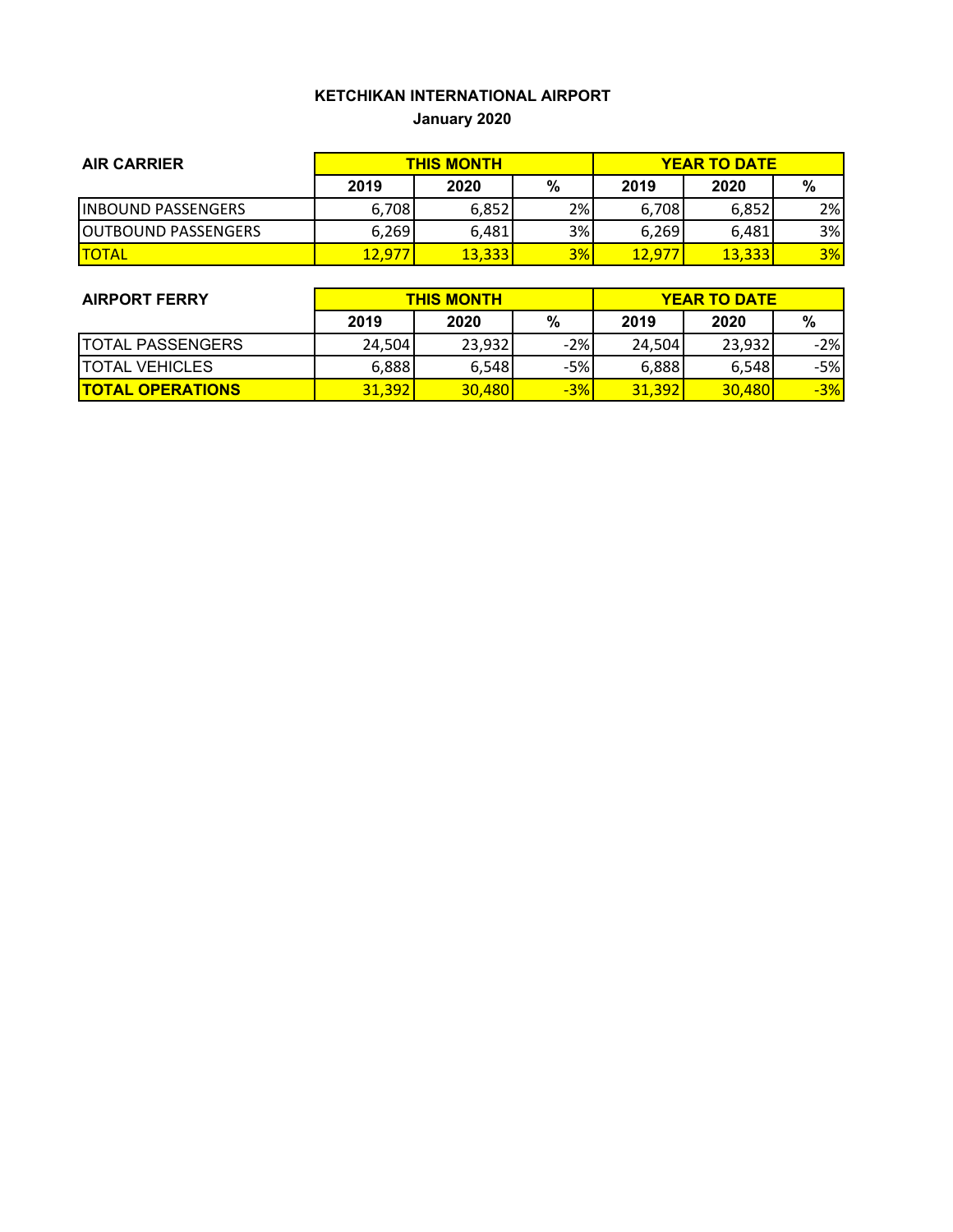## **KETCHIKAN INTERNATIONAL AIRPORT February 2020**

| <b>AIR CARRIER</b>         | <b>THIS MONTH</b> |        |            | <b>YEAR TO DATE</b> |        |     |
|----------------------------|-------------------|--------|------------|---------------------|--------|-----|
|                            | 2019              | 2020   | %          | 2019                | 2020   | %   |
| <b>INBOUND PASSENGERS</b>  | 5,592             | 6,490  | 16%        | 12,300              | 13.342 | 8%  |
| <b>OUTBOUND PASSENGERS</b> | 5,377             | 6,432  | 20%        | 11,646              | 12,913 | 11% |
| <b>ITOTAL</b>              | 10,969            | 12,922 | <b>18%</b> | 23,946              | 26.255 | 10% |

| <b>AIRPORT FERRY</b>    | <b>THIS MONTH</b> |        |     | <b>YEAR TO DATE</b> |        |       |  |
|-------------------------|-------------------|--------|-----|---------------------|--------|-------|--|
|                         | 2019              | 2020   | %   | 2019                | 2020   | %     |  |
| <b>TOTAL PASSENGERS</b> | 20,341            | 22.519 | 11% | 44.845              | 46.451 | 4%    |  |
| <b>ITOTAL VEHICLES</b>  | 5,837             | 6,336  | 9%  | 12,725              | 12,884 | $1\%$ |  |
| <b>TOTAL OPERATIONS</b> | 26,178            | 28.855 | 10% | <b>57,570</b>       | 59.335 | 3%    |  |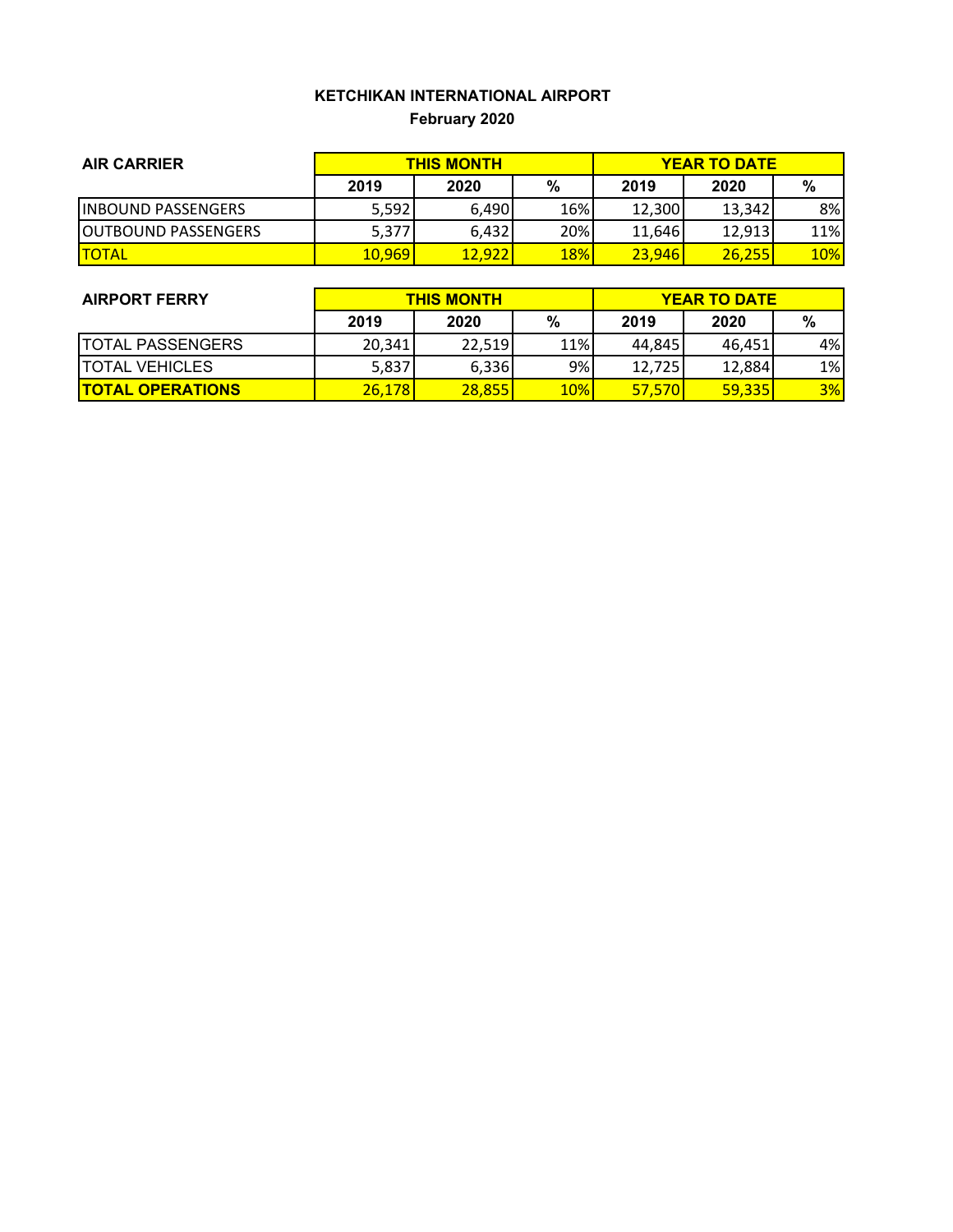### **KETCHIKAN INTERNATIONAL AIRPORT March 2020**

| <b>AIR CARRIER</b>          | <b>THIS MONTH</b> |       |        | <b>YEAR TO DATE</b> |        |       |
|-----------------------------|-------------------|-------|--------|---------------------|--------|-------|
|                             | 2019              | 2020  | %      | 2019                | 2020   | %     |
| <b>INBOUND PASSENGERS</b>   | 7,815             | 5,443 | $-30%$ | 20,115              | 18.785 | -7%l  |
| <b>JOUTBOUND PASSENGERS</b> | 7.4461            | 4.431 | $-40%$ | 19,092              | 17.344 | $-9%$ |
| <b>ITOTAL</b>               | <b>15,261</b>     | 9,874 | $-35%$ | <b>39,207</b>       | 36,129 | $-8%$ |

| <b>AIRPORT FERRY</b>     | <b>THIS MONTH</b> |        |        | <b>YEAR TO DATE</b> |        |       |
|--------------------------|-------------------|--------|--------|---------------------|--------|-------|
|                          | 2019              | 2020   | %      | 2019                | 2020   | %     |
| <b>ITOTAL PASSENGERS</b> | 26,413            | 19.474 | $-26%$ | 71.258              | 65,925 | -7%   |
| <b>ITOTAL VEHICLES</b>   | 7,152             | 5,843  | $-18%$ | 19,877              | 18.727 | -6%   |
| <b>TOTAL OPERATIONS</b>  | <b>33,565</b>     | 25.317 | $-25%$ | 91,135              | 84.652 | $-7%$ |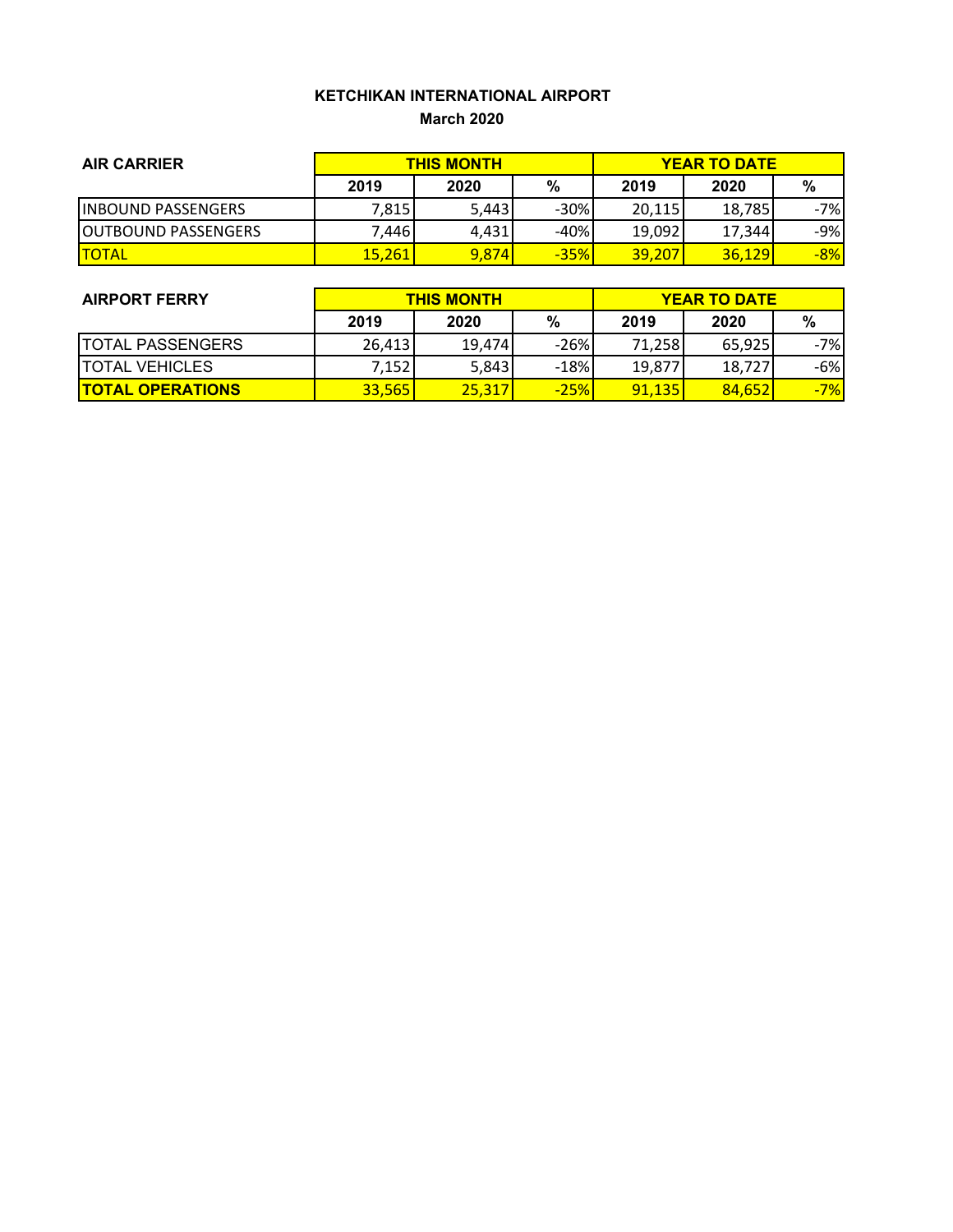## **KETCHIKAN INTERNATIONAL AIRPORT April 2020**

| <b>AIR CARRIER</b>          | <b>THIS MONTH</b> |       |        | <b>YEAR TO DATE</b> |        |        |
|-----------------------------|-------------------|-------|--------|---------------------|--------|--------|
|                             | 2019              | 2020  | %      | 2019                | 2020   | %      |
| <b>INBOUND PASSENGERS</b>   | 8,113             | 694   | $-91%$ | 28,228              | 19.479 | $-31%$ |
| <b>JOUTBOUND PASSENGERS</b> | 7,305             | 565   | $-92%$ | 26,397              | 17,909 | $-32%$ |
| <b>ITOTAL</b>               | 15,418            | 1,259 | $-92%$ | 54,625              | 37,388 | $-32%$ |

| <b>AIRPORT FERRY</b>    | <b>THIS MONTH</b> |               |        | <b>YEAR TO DATE</b> |        |        |
|-------------------------|-------------------|---------------|--------|---------------------|--------|--------|
|                         | 2019              | 2020          | %      | 2019                | 2020   | %      |
| <b>TOTAL PASSENGERS</b> | 26,348            | 9,167         | $-65%$ | 97,606              | 75.092 | $-23%$ |
| <b>TOTAL VEHICLES</b>   | 7,666             | 3,692         | $-52%$ | 27,543              | 22.419 | $-19%$ |
| <b>TOTAL OPERATIONS</b> | <b>34.014</b>     | <b>12.859</b> | $-62%$ | <b>125.149</b>      | 97.511 | $-22%$ |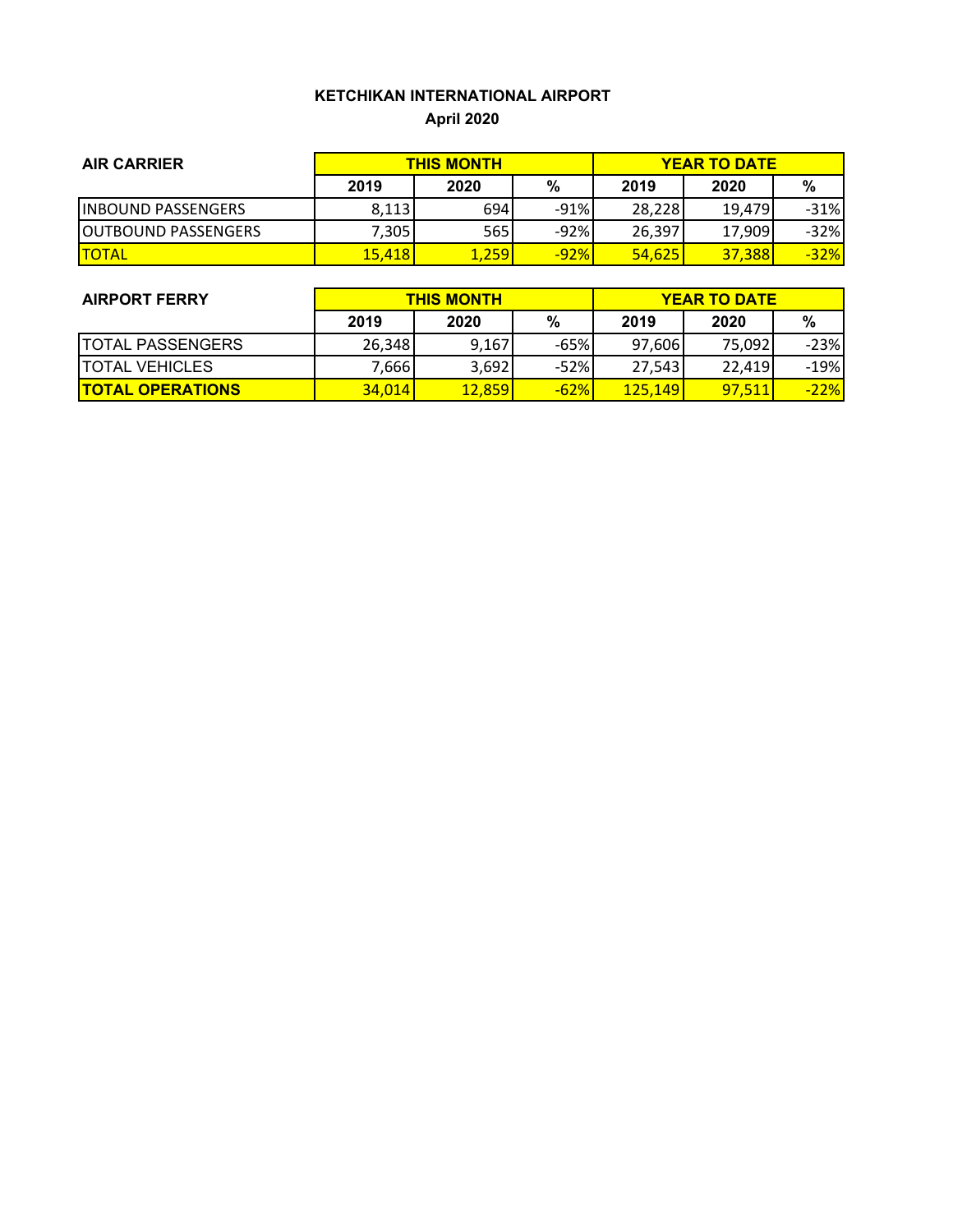### **KETCHIKAN INTERNATIONAL AIRPORT MAY 2020**

| <b>AIR CARRIER</b>          | <b>THIS MONTH</b> |       |        | <b>YEAR TO DATE</b> |        |        |
|-----------------------------|-------------------|-------|--------|---------------------|--------|--------|
|                             | 2019              | 2020  | %      | 2019                | 2020   | %      |
| <b>INBOUND PASSENGERS</b>   | 10,191            | 1,731 | $-83%$ | 38.419              | 21,210 | -45%   |
| <b>JOUTBOUND PASSENGERS</b> | 9,108             | 1,417 | $-84%$ | 35,505              | 19,326 | -46%   |
| <b>ITOTAL</b>               | 19,299            | 3,148 | $-84%$ | 73,924              | 40,536 | $-45%$ |

| <b>AIRPORT FERRY</b>    | <b>THIS MONTH</b> |        |        | <b>YEAR TO DATE</b> |                 |        |
|-------------------------|-------------------|--------|--------|---------------------|-----------------|--------|
|                         | 2019              | 2020   | %      | 2019                | 2020            | %      |
| <b>TOTAL PASSENGERS</b> | 31.108            | 12.834 | -59%   | 128.714             | 87.926          | $-32%$ |
| <b>TOTAL VEHICLES</b>   | 8,623             | 4,577  | $-47%$ | 36,166              | 26,996          | $-25%$ |
| <b>TOTAL OPERATIONS</b> | 39.731            | 17.411 | $-56%$ | <b>164,880</b>      | <b>114.9221</b> | $-30%$ |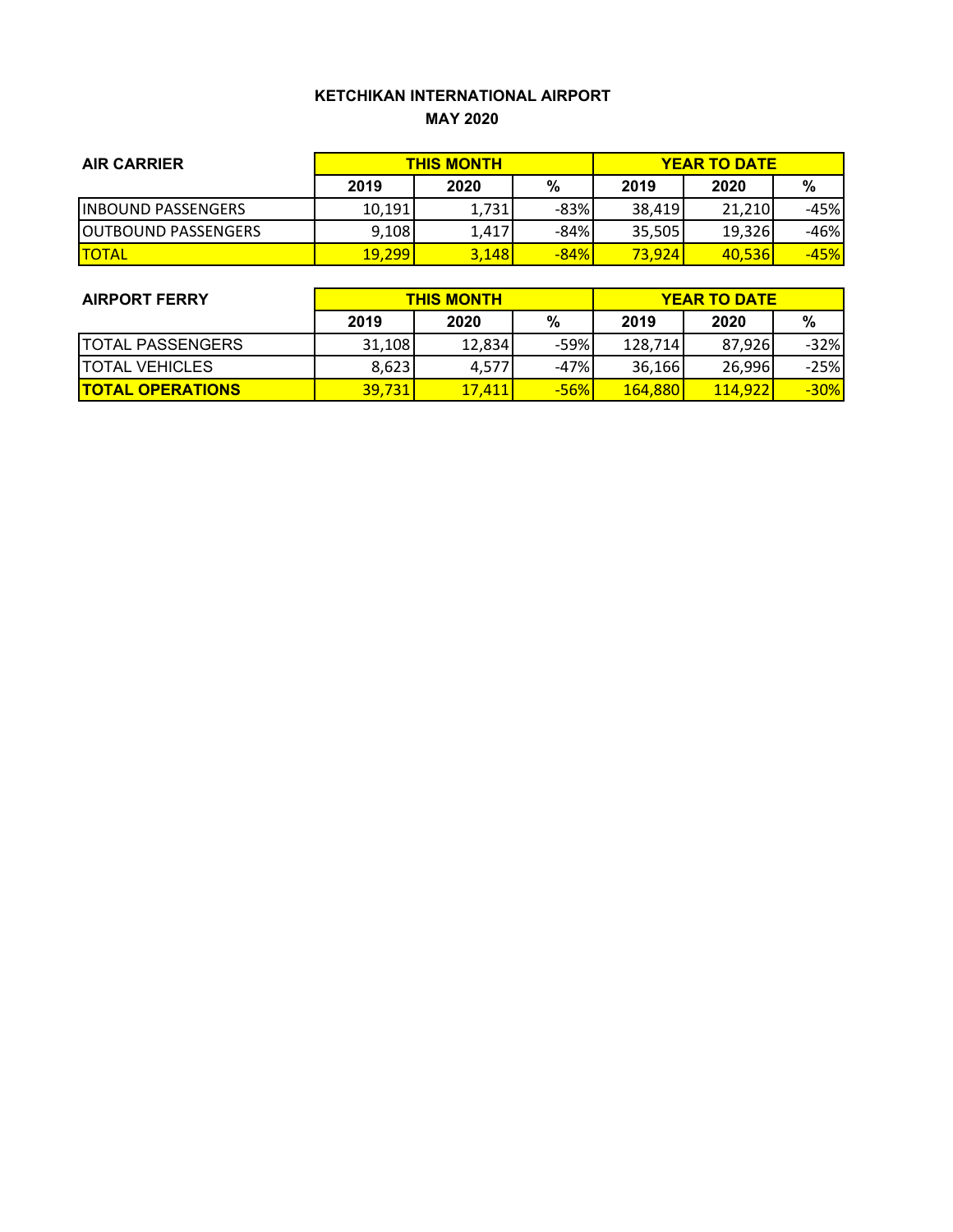# **KETCHIKAN INTERNATIONAL AIRPORT**

**June 2020**

| <b>AIR CARRIER</b>          | <b>THIS MONTH</b> |       |        | <b>YEAR TO DATE</b> |               |        |
|-----------------------------|-------------------|-------|--------|---------------------|---------------|--------|
|                             | 2019              | 2020  | %      | 2019                | 2020          | %      |
| <b>INBOUND PASSENGERS</b>   | 15,667            | 5,397 | -66%   | 54,086              | 26,607        | $-51%$ |
| <b>IOUTBOUND PASSENGERS</b> | 13,106            | 3,986 | $-70%$ | 48,611              | 23,312        | $-52%$ |
| <b>ITOTAL</b>               | 28,773            | 9,383 | $-67%$ | <b>102.6971</b>     | <u>49.919</u> | $-51%$ |

| <b>AIRPORT FERRY</b>    | <b>THIS MONTH</b> |        |        | <b>YEAR TO DATE</b> |         |        |  |
|-------------------------|-------------------|--------|--------|---------------------|---------|--------|--|
|                         | 2019              | 2020   | %      | 2019                | 2020    | %      |  |
| <b>TOTAL PASSENGERS</b> | 39,722            | 22.678 | $-43%$ | 168,436             | 110,604 | $-34%$ |  |
| <b>ITOTAL VEHICLES</b>  | 9,646             | 6,756  | $-30%$ | 45,812              | 33,752  | $-26%$ |  |
| <b>TOTAL OPERATIONS</b> | 49,368            | 29.434 | $-40%$ | <b>214.248</b>      | 144,356 | $-33%$ |  |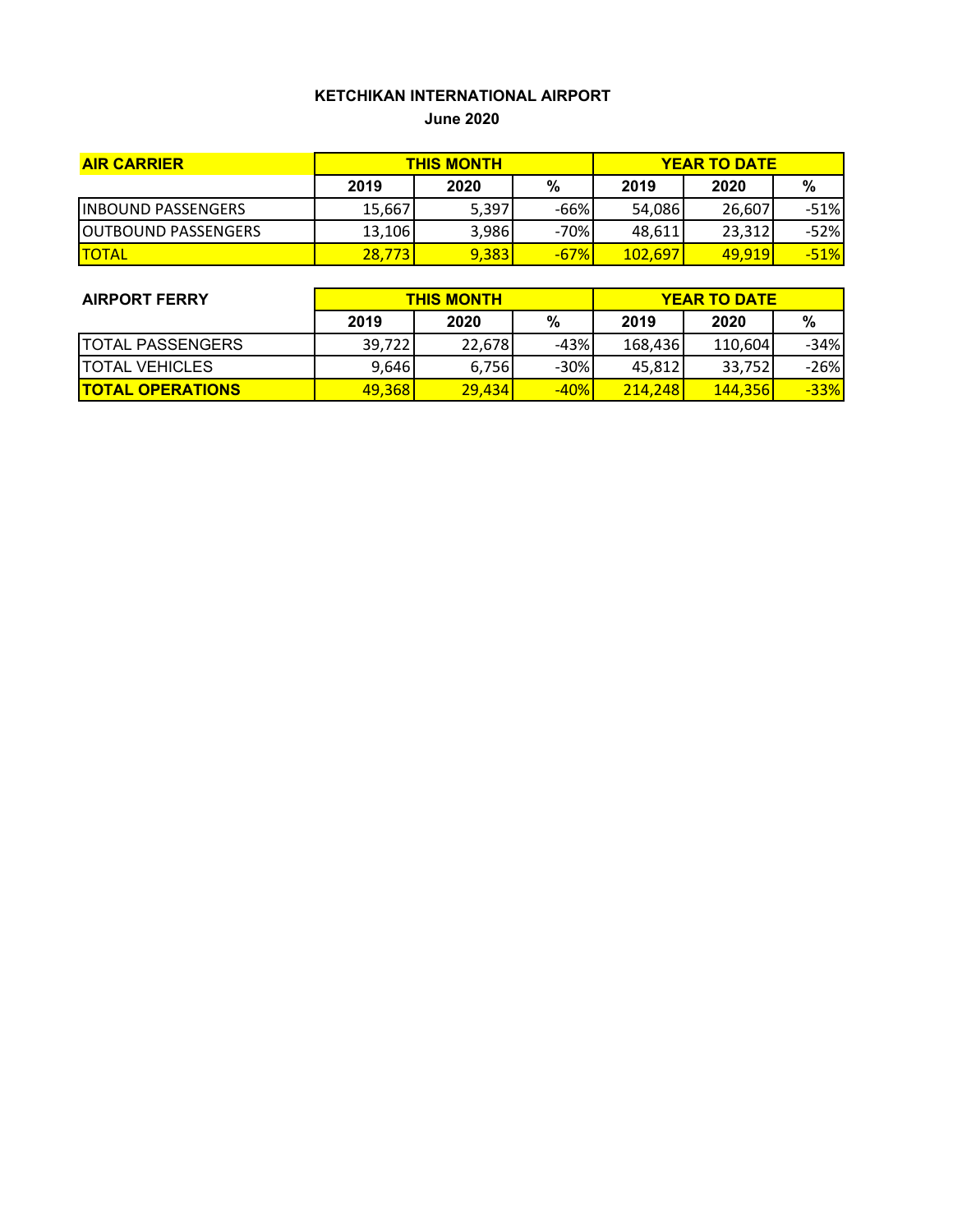## **KETCHIKAN INTERNATIONAL AIRPORT**

**July 2020**

| <b>AIR CARRIER</b>          | <b>THIS MONTH</b> |        |        | <b>YEAR TO DATE</b> |        |        |
|-----------------------------|-------------------|--------|--------|---------------------|--------|--------|
|                             | 2019              | 2020   | %      | 2019                | 2020   | %      |
| <b>INBOUND PASSENGERS</b>   | 19,717            | 8,703  | -56%   | 73,803              | 35.310 | $-52%$ |
| <b>JOUTBOUND PASSENGERS</b> | 19,236            | 7,948  | -59%   | 67.847              | 31.260 | -54%   |
| <b>TOTAL</b>                | 38,953            | 16,651 | $-57%$ | <b>141,650</b>      | 66,570 | $-53%$ |

| <b>AIRPORT FERRY</b>     | <b>THIS MONTH</b> |        |        | <b>YEAR TO DATE</b> |         |        |  |
|--------------------------|-------------------|--------|--------|---------------------|---------|--------|--|
|                          | 2019              | 2020   | %      | 2019                | 2020    | %      |  |
| <b>ITOTAL PASSENGERS</b> | 48,834            | 29,321 | $-40%$ | 217,270             | 139,925 | $-36%$ |  |
| <b>ITOTAL VEHICLES</b>   | 11,205            | 8,056  | $-28%$ | 57,017              | 41,808  | $-27%$ |  |
| <b>TOTAL OPERATIONS</b>  | 60,039            | 37,377 | $-38%$ | 274.287             | 181,733 | $-34%$ |  |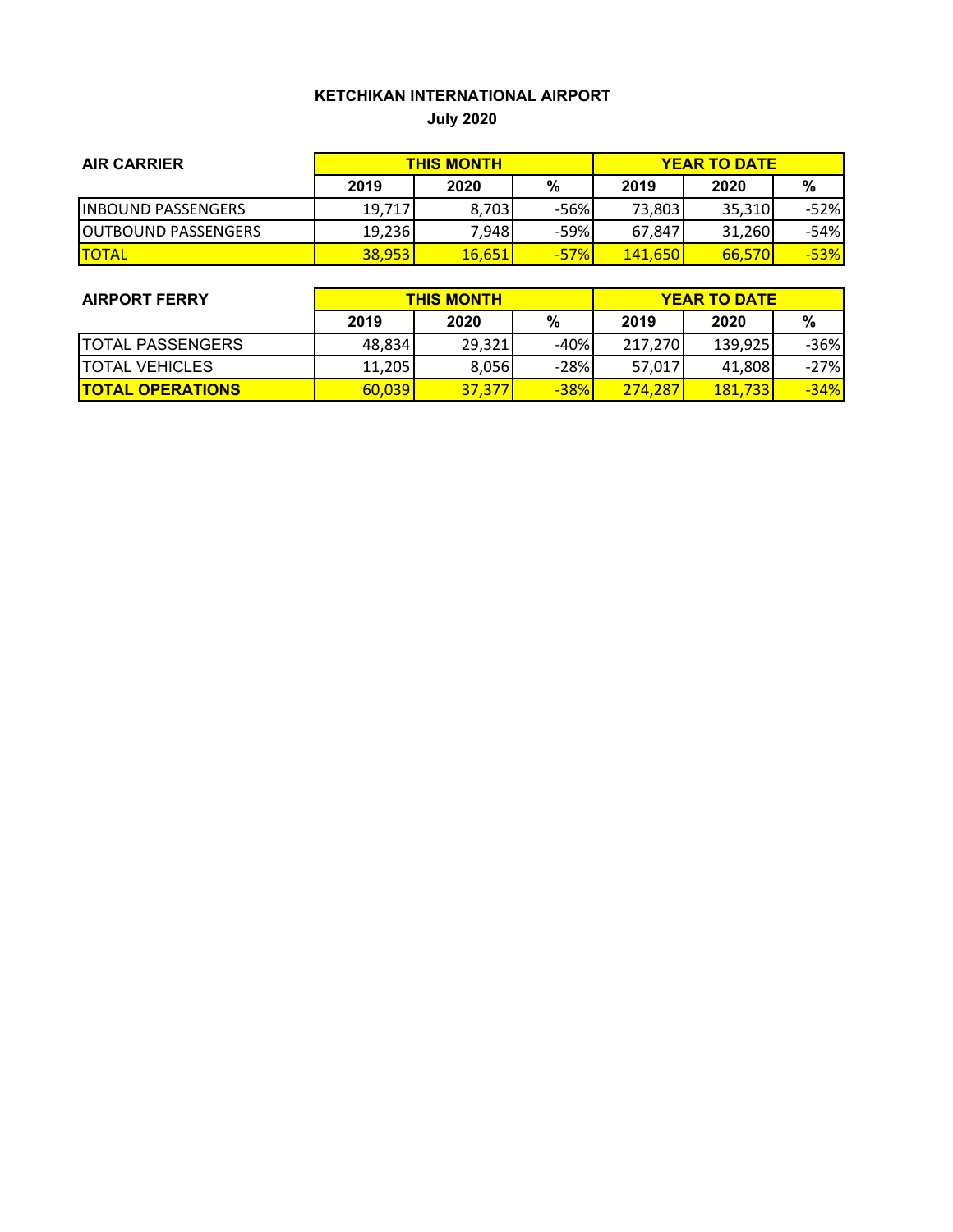## **KETCHIKAN INTERNATIONAL AIRPORT August 2020**

| <b>AIR CARRIER</b>          | <b>THIS MONTH</b> |               |        | <b>YEAR TO DATE</b> |               |        |
|-----------------------------|-------------------|---------------|--------|---------------------|---------------|--------|
|                             | 2019              | 2020          | %      | 2019                | 2020          | %      |
| <b>INBOUND PASSENGERS</b>   | 18,985            | 7.715         | $-59%$ | 92,788              | 43.025        | -54%   |
| <b>JOUTBOUND PASSENGERS</b> | 20.143            | 8,865         | $-56%$ | 87,990              | 40.125        | -54%   |
| <b>TOTAL</b>                | <b>39,128</b>     | <b>16,580</b> | $-58%$ | <b>180,778</b>      | <b>83.150</b> | $-54%$ |

| <b>AIRPORT FERRY</b>    | <b>THIS MONTH</b> |        |        | <b>YEAR TO DATE</b> |                |        |  |
|-------------------------|-------------------|--------|--------|---------------------|----------------|--------|--|
|                         | 2019              | 2020   | %      | 2019                | 2020           | %      |  |
| <b>TOTAL PASSENGERS</b> | 52,954            | 30.514 | $-42%$ | 270.224             | 170.439        | $-37%$ |  |
| <b>TOTAL VEHICLES</b>   | 11,679            | 8,903  | $-24%$ | 68,696              | 50,711         | $-26%$ |  |
| <b>TOTAL OPERATIONS</b> | 64,633            | 39,417 | $-39%$ | <b>338,920</b>      | <b>221.150</b> | $-35%$ |  |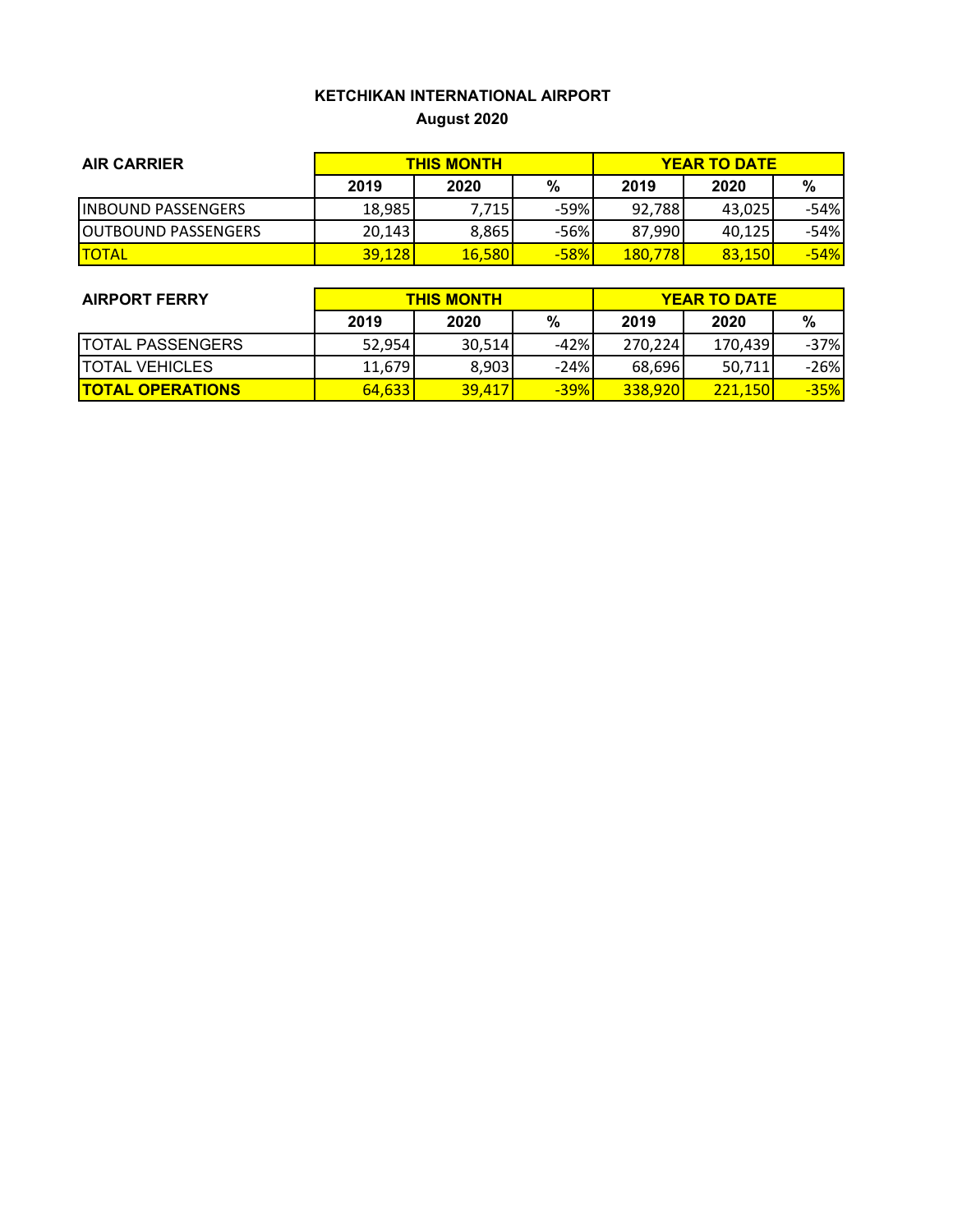## **KETCHIKAN INTERNATIONAL AIRPORT September 2020**

| <b>AIR CARRIER</b>          | <b>THIS MONTH</b> |        |        | <b>YEAR TO DATE</b> |        |        |
|-----------------------------|-------------------|--------|--------|---------------------|--------|--------|
|                             | 2019              | 2020   | %      | 2019                | 2020   | %      |
| <b>INBOUND PASSENGERS</b>   | 10,516            | 5,224  | $-50%$ | 103,304             | 48.249 | $-53%$ |
| <b>JOUTBOUND PASSENGERS</b> | 13,362            | 6,389  | $-52%$ | 101,352             | 46.514 | -54%   |
| <b>TOTAL</b>                | 23,878            | 11,613 | $-51%$ | <b>204,656</b>      | 94.763 | $-54%$ |

| <b>AIRPORT FERRY</b>     | <b>THIS MONTH</b> |        |        | <b>YEAR TO DATE</b> |                 |        |
|--------------------------|-------------------|--------|--------|---------------------|-----------------|--------|
|                          | 2019              | 2020   | %      | 2019                | 2020            | %      |
| <b>ITOTAL PASSENGERS</b> | 34.716            | 24.541 | $-29%$ | 304,940             | 194,980         | $-36%$ |
| <b>ITOTAL VEHICLES</b>   | 9,146             | 7,549  | $-17%$ | 77,842              | 58,260          | $-25%$ |
| <b>TOTAL OPERATIONS</b>  | 43,862            | 32,090 | $-27%$ | 382,782             | <b>253.2401</b> | $-34%$ |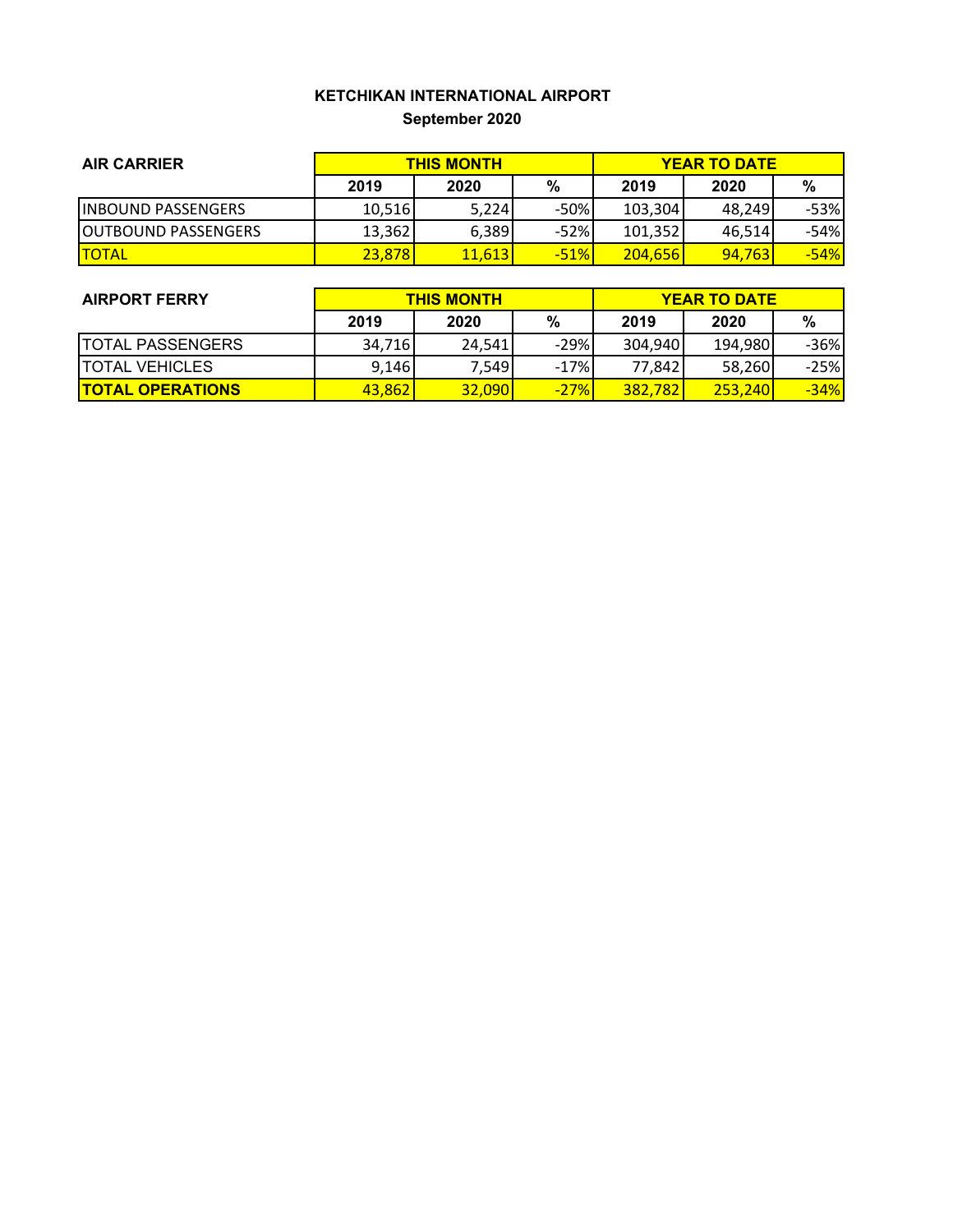#### **KETCHIKAN INTERNATIONAL AIRPORT October 2020**

| <b>AIR CARRIER</b>          | <b>THIS MONTH</b> |       |        | <b>YEAR TO DATE</b> |         |        |
|-----------------------------|-------------------|-------|--------|---------------------|---------|--------|
|                             | 2019              | 2020  | %      | 2019                | 2020    | %      |
| <b>INBOUND PASSENGERS</b>   | 7,680             | 3,661 | $-52%$ | 110,984             | 51.910  | $-53%$ |
| <b>JOUTBOUND PASSENGERS</b> | 8,814             | 3,797 | $-57%$ | 110,166             | 50,311  | -54%   |
| <b>TOTAL</b>                | 16,494            | 7,458 | $-55%$ | 221,150             | 102.221 | $-54%$ |

| <b>AIRPORT FERRY</b>    | <b>THIS MONTH</b> |        |        | <b>YEAR TO DATE</b> |          |        |  |
|-------------------------|-------------------|--------|--------|---------------------|----------|--------|--|
|                         | 2019              | 2020   | %      | 2019                | 2020     | %      |  |
| <b>TOTAL PASSENGERS</b> | 30,295            | 20.443 | $-33%$ | 335,235             | 215.4231 | -36%   |  |
| <b>TOTAL VEHICLES</b>   | 8,992             | 6,982  | $-22%$ | 86,834              | 65.242   | $-25%$ |  |
| <b>TOTAL OPERATIONS</b> | 39,287            | 27.425 | $-30%$ | 422.069             | 280.665  | $-34%$ |  |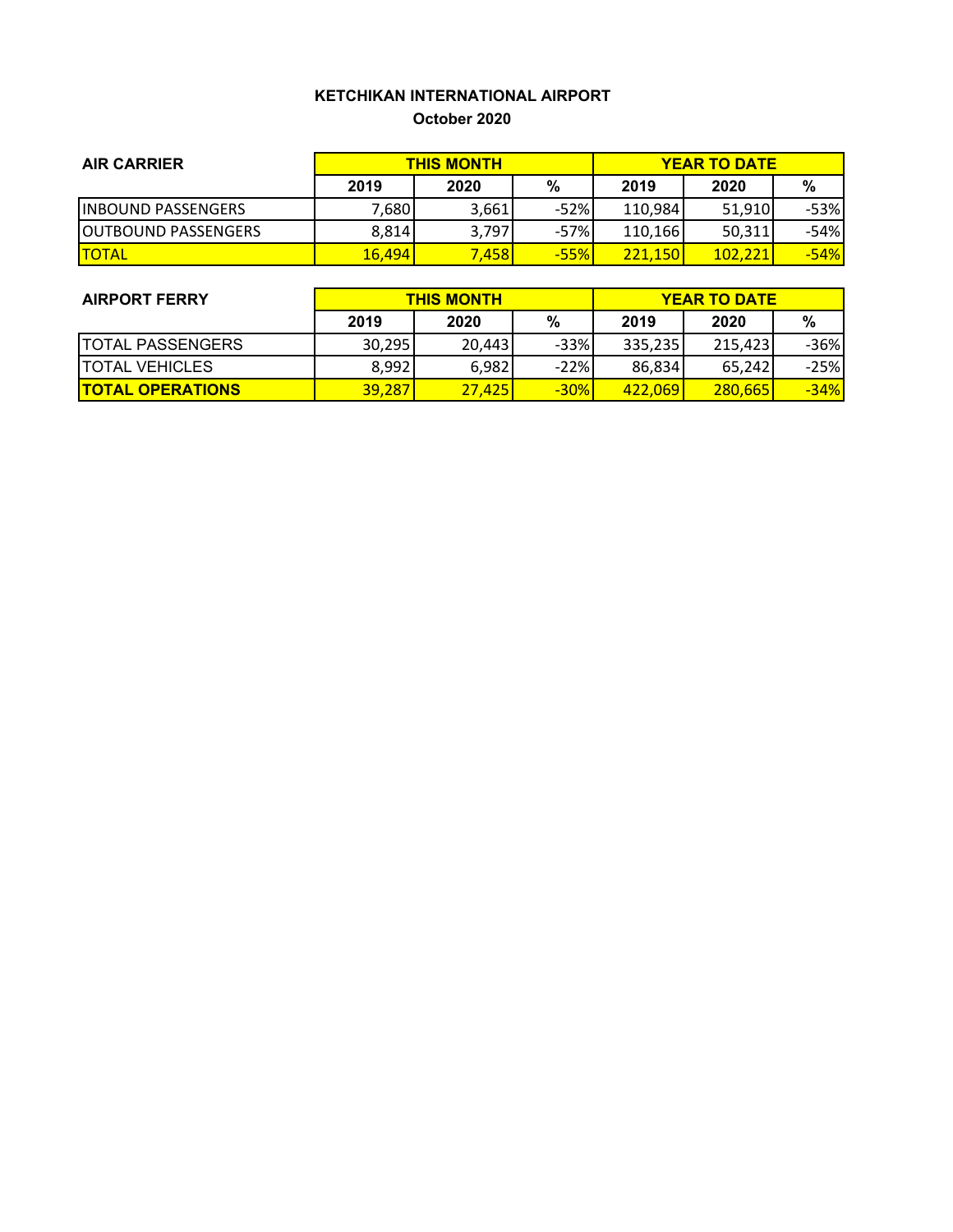### **KETCHIKAN INTERNATIONAL AIRPORT November 2020**

| <b>AIR CARRIER</b>          | <b>THIS MONTH</b> |       |        | <b>YEAR TO DATE</b> |         |        |
|-----------------------------|-------------------|-------|--------|---------------------|---------|--------|
|                             | 2019              | 2020  | %      | 2019                | 2020    | %      |
| <b>IINBOUND PASSENGERS</b>  | 7,218             | 3,158 | -56%   | 118,202             | 55,068  | -53%   |
| <b>JOUTBOUND PASSENGERS</b> | 7,430             | 3,402 | -54%   | 117,596             | 53,713  | -54%   |
| <b>ITOTAL</b>               | 14,648            | 6,560 | $-55%$ | 235,798             | 108.781 | $-54%$ |

| <b>AIRPORT FERRY</b>     | <b>THIS MONTH</b> |        |        | <b>YEAR TO DATE</b> |         |        |
|--------------------------|-------------------|--------|--------|---------------------|---------|--------|
|                          | 2019              | 2020   | %      | 2019                | 2020    | %      |
| <b>ITOTAL PASSENGERS</b> | 26.547            | 19.641 | $-26%$ | 361,782             | 235,064 | $-35%$ |
| <b>ITOTAL VEHICLES</b>   | 7,973             | 7,090  | $-11%$ | 94,807              | 72,332  | $-24%$ |
| <b>TOTAL OPERATIONS</b>  | <b>34,520</b>     | 26,731 | $-23%$ | 456,589             | 307,396 | $-33%$ |